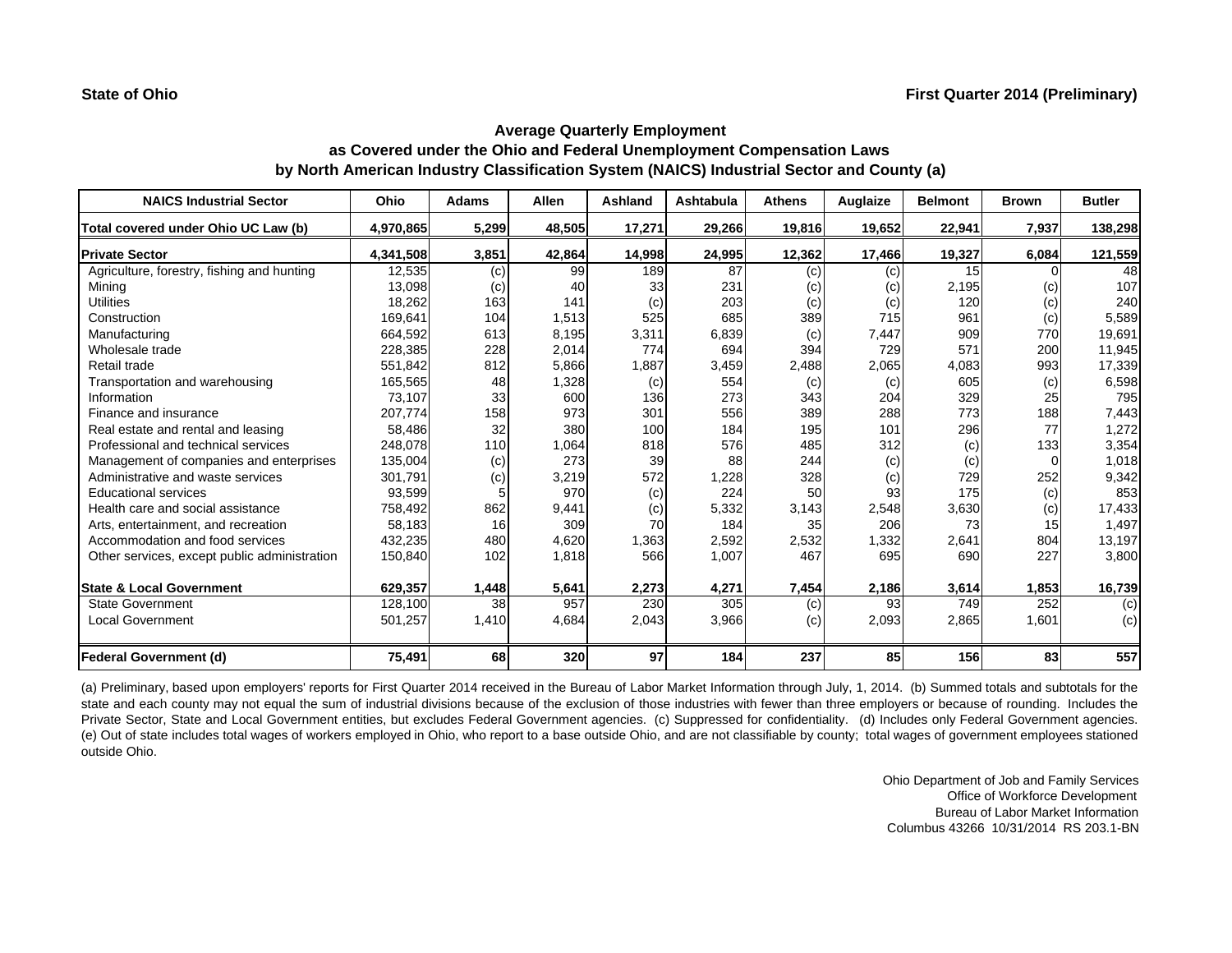| <b>NAICS Industrial Sector</b>               | Carroll  | Champaign | <b>Clark</b> | <b>Clermont</b> | <b>Clinton</b> | Columbiana | Coshocton | Crawford | Cuyahoga | <b>Darke</b> |
|----------------------------------------------|----------|-----------|--------------|-----------------|----------------|------------|-----------|----------|----------|--------------|
| Total covered under Ohio UC Law (b)          | 6,344    | 10,228    | 47,319       | 53,100          | 15,394         | 29,556     | 10,664    | 13,276   | 679,314  | 17,468       |
| <b>Private Sector</b>                        | 5,411    | 8,459     | 40,863       | 46,214          | 13,284         | 25,228     | 9,205     | 11,524   | 604,314  | 15,350       |
| Agriculture, forestry, fishing and hunting   | 16       | (c)       | 289          | (c)             | (c)            | 114        | 62        | (c)      | 171      | (c)          |
| Mining                                       | 192      | (c)       | 44           | (c)             | (c)            | 205        | 82        | (c)      | 312      | (c)          |
| <b>Utilities</b>                             | 38       | (c)       | (c)          | 366             | (c)            | 122        | 306       | (c)      | 1.407    | 50           |
| Construction                                 | 498      | 233       | 871          | 2,539           | 194            | 1,126      | 181       | 340      | 17,596   | 738          |
| Manufacturing                                | 1,409    | 3,632     | 6,502        | 5,483           | 3,304          | 5,956      | 2,416     | 3,241    | 69,748   | 4,412        |
| Wholesale trade                              | 167      | 476       | (c)          | 2,312           | (c)            | 916        | 124       | 535      | 32,121   | 565          |
| Retail trade                                 | 743      | 969       | 5,516        | 9,186           | 1,582          | 4,076      | 1,320     | 1,279    | 61,671   | 1,946        |
| Transportation and warehousing               | 317      | (c)       | 2,900        | 2,174           | 2,398          | 990        | 283       | (c)      | 19,271   | 1,061        |
| Information                                  | 38       | 65        | 197          | 1,077           | 235            | 132        | 62        | 53       | 12,442   | 105          |
| Finance and insurance                        | 102      | 203       | 3,385        | 2,920           | 379            | 568        | 232       | 581      | 37,066   | 579          |
| Real estate and rental and leasing           | 44       | 57        | 474          | 778             | 133            | 239        | 69        | 70       | 13,303   | 91           |
| Professional and technical services          | 142      | (c)       | 896          | 2,173           | 173            | 449        | (c)       | 515      | 44,341   | (c)          |
| Management of companies and enterprises      | $\Omega$ | (c)       | 1,027        | 308             | 129            | 132        | (c)       | (c)      | 21,589   | (c)          |
| Administrative and waste services            | 206      | 276       | 2,245        | 2,541           | 564            | 1,350      | 1,015     | (c)      | 43,498   | 430          |
| <b>Educational services</b>                  | $\Omega$ | (c)       | 789          | 482             | (c)            | 175        | 64        | (c)      | 20,068   | 43           |
| Health care and social assistance            | 623      | (c)       | 7,615        | 5,446           | (c)            | 5,201      | 1,684     | (c)      | 126,457  | 2,648        |
| Arts, entertainment, and recreation          | 57       | 100       | 323          | 642             | 27             | 203        | 85        | 42       | 10,917   | 121          |
| Accommodation and food services              | 607      | 655       | 4,397        | 5,969           | 1,139          | 2,314      | 698       | 1,030    | 51,827   | 945          |
| Other services, except public administration | 212      | 333       | 1,689        | 1,738           | 268            | 960        | 301       | 376      | 20,509   | 591          |
| <b>State &amp; Local Government</b>          | 933      | 1,769     | 6,456        | 6,886           | 2,110          | 4,328      | 1,459     | 1,752    | 75,000   | 2,118        |
| <b>State Government</b>                      | 33       | 45        | 147          | 744             | 137            | 332        | 47        | 131      | 4,101    | 45           |
| <b>Local Government</b>                      | 900      | 1,724     | 6,309        | 6,142           | 1,973          | 3,996      | 1,412     | 1,621    | 70,899   | 2,073        |
| <b>Federal Government (d)</b>                | 46       | 64        | 544          | 286             | 125            | 575        | <b>70</b> | 85       | 15,630   | 104          |

(a) Preliminary, based upon employers' reports for First Quarter 2014 received in the Bureau of Labor Market Information through July, 1, 2014. (b) Summed totals and subtotals for the state and each county may not equal the sum of industrial divisions because of the exclusion of those industries with fewer than three employers or because of rounding. Includes the Private Sector, State and Local Government entities, but excludes Federal Government agencies. (c) Suppressed for confidentiality. (d) Includes only Federal Government agencies. (e) Out of state includes total wages of workers employed in Ohio, who report to a base outside Ohio, and are not classifiable by county; total wages of government employees stationed outside Ohio.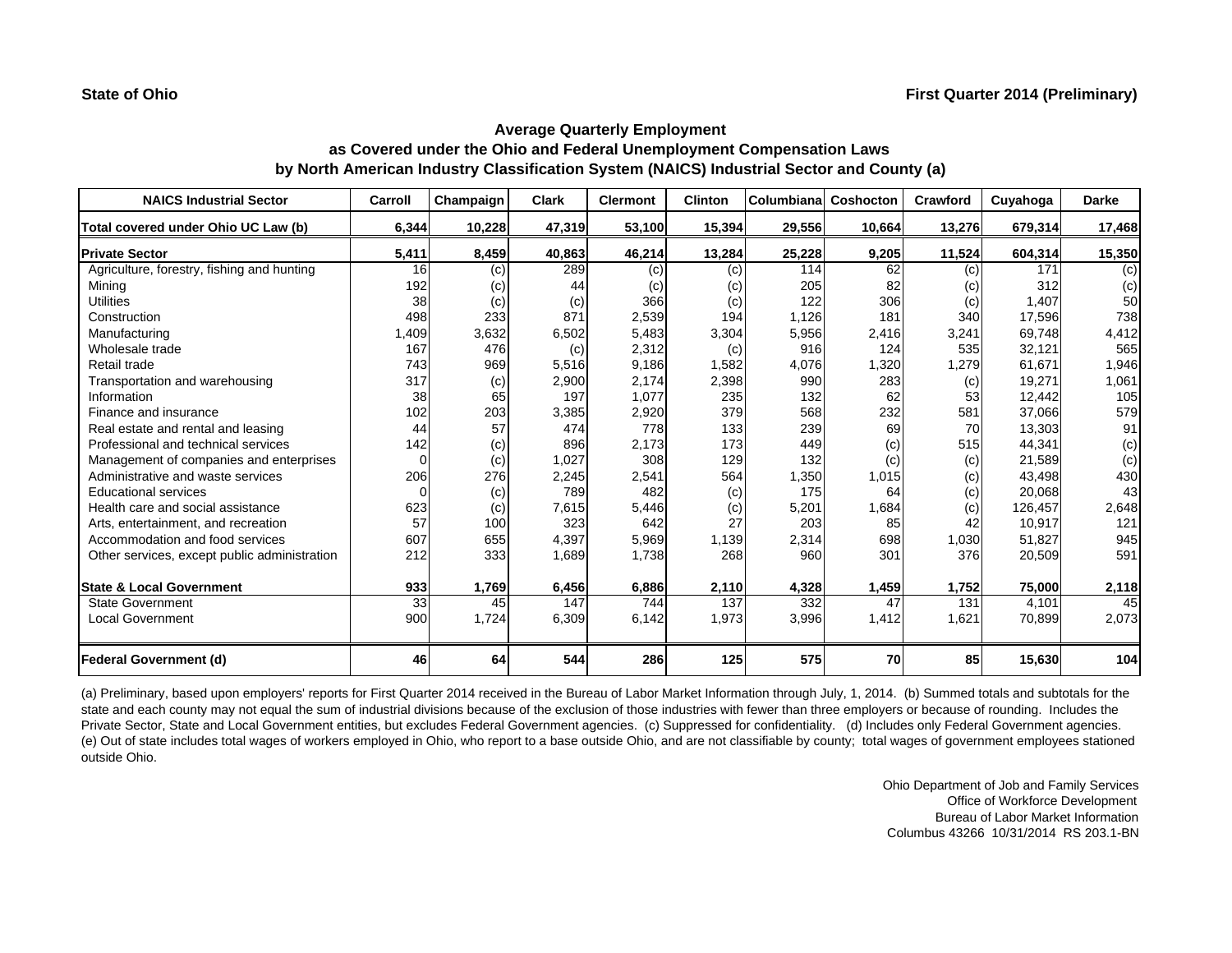| <b>NAICS Industrial Sector</b>               | <b>Defiance</b> | <b>Delaware</b> | Erie   | <b>Fairfield</b> | <b>Fayette</b> | <b>Franklin</b> | <b>Fulton</b> | Gallia | Geauga | Greene |
|----------------------------------------------|-----------------|-----------------|--------|------------------|----------------|-----------------|---------------|--------|--------|--------|
| Total covered under Ohio UC Law (b)          | 15,226          | 78,933          | 32,775 | 40,352           | 11,016         | 674,022         | 17,106        | 10,773 | 31,544 | 53,865 |
| <b>Private Sector</b>                        | 13,308          | 71,691          | 28,143 | 34,044           | 9,279          | 573,158         | 14,564        | 9,129  | 27,667 | 45,182 |
| Agriculture, forestry, fishing and hunting   | 76              | (c)             | (c)    | 58               | 101            | 292             | (c)           | (c)    | (c)    | (c)    |
| Mining                                       |                 | (c)             | (c)    | 33               |                | 281             | (c)           | (c)    | (c)    | (c)    |
| <b>Utilities</b>                             | (c)             | 151             | (c)    | 228              | (c)            | 2,113           | (c)           | 785    | (c)    | (c)    |
| Construction                                 | 321             | 2,726           | 724    | 1,667            | 189            | 19,837          | 560           | 147    | 1,670  | 1,240  |
| Manufacturing                                | 3,745           | 5,925           | 6,067  | 4,165            | 1,581          | 35,547          | 6,073         | 585    | 6,937  | 3,282  |
| Wholesale trade                              | (c)             | 2,410           | 804    | 1,222            | (c)            | 27,124          | 772           | 140    | 1,743  | 942    |
| Retail trade                                 | 2,326           | 10,911          | 4,448  | 6,641            | 2,531          | 67,660          | 1,664         | 1,453  | 4,282  | 9,525  |
| Transportation and warehousing               | 478             | 2,713           | (c)    | 741              | 1,135          | 33,363          | (c)           | 273    | (c)    | (c)    |
| Information                                  | 210             | 703             | 323    | 225              | 43             | 15,745          | 91            | 88     | 118    | 629    |
| Finance and insurance                        | 607             | 5,535           | 612    | 778              | 455            | 44,104          | 226           | 357    | 665    | 1,423  |
| Real estate and rental and leasing           | 65              | 777             | 242    | 356              | 56             | 10,088          | 72            | 41     | 196    | 507    |
| Professional and technical services          | 214             | 5,740           | 498    | 936              | 132            | 44,454          | (c)           | (c)    | 1,061  | 7,496  |
| Management of companies and enterprises      | 82              | (c)             | 176    | 181              | $\overline{0}$ | 21,747          | (c)           | (c)    | 136    | 190    |
| Administrative and waste services            | 544             | (c)             | 823    | 3,480            | 240            | 53,957          | 480           | 279    | 1,315  | 2,191  |
| <b>Educational services</b>                  | (c)             | 1,097           | 329    | 319              | (c)            | 13,688          | 68            | (c)    | 567    | 1,564  |
| Health care and social assistance            | (c)             | 6,399           | 4,985  | 6,397            | (c)            | 95,532          | 1,835         | (c)    | 4,126  | 6,349  |
| Arts, entertainment, and recreation          | 75              | 2,111           | 1,185  | 401              | 124            | 7,850           | 256           | 19     | 434    | 448    |
| Accommodation and food services              | 1,352           | 8,637           | 5,042  | 4,839            | 944            | 58,719          | 1,138         | 948    | 2,362  | 7,046  |
| Other services, except public administration | 565             | 2,159           | 788    | 1,376            | 167            | 21,056          | 312           | 308    | 1,276  | 1,249  |
| <b>State &amp; Local Government</b>          | 1,918           | 7,242           | 4,632  | 6,308            | 1,737          | 100,864         | 2,542         | 1,644  | 3,877  | 8,683  |
| <b>State Government</b>                      | 80              | 570             | 1,068  | 868              | 43             | 50,525          | 94            | 348    | 265    | (c)    |
| <b>Local Government</b>                      | 1,838           | 6,672           | 3,564  | 5,440            | 1,694          | 50,339          | 2,448         | 1,296  | 3,612  | (c)    |
| <b>Federal Government (d)</b>                | 82              | 201             | 299    | 227              | 48             | 12,369          | 89            | 79     | 98     | 13,470 |

(a) Preliminary, based upon employers' reports for First Quarter 2014 received in the Bureau of Labor Market Information through July, 1, 2014. (b) Summed totals and subtotals for the state and each county may not equal the sum of industrial divisions because of the exclusion of those industries with fewer than three employers or because of rounding. Includes the Private Sector, State and Local Government entities, but excludes Federal Government agencies. (c) Suppressed for confidentiality. (d) Includes only Federal Government agencies. (e) Out of state includes total wages of workers employed in Ohio, who report to a base outside Ohio, and are not classifiable by county; total wages of government employees stationed outside Ohio.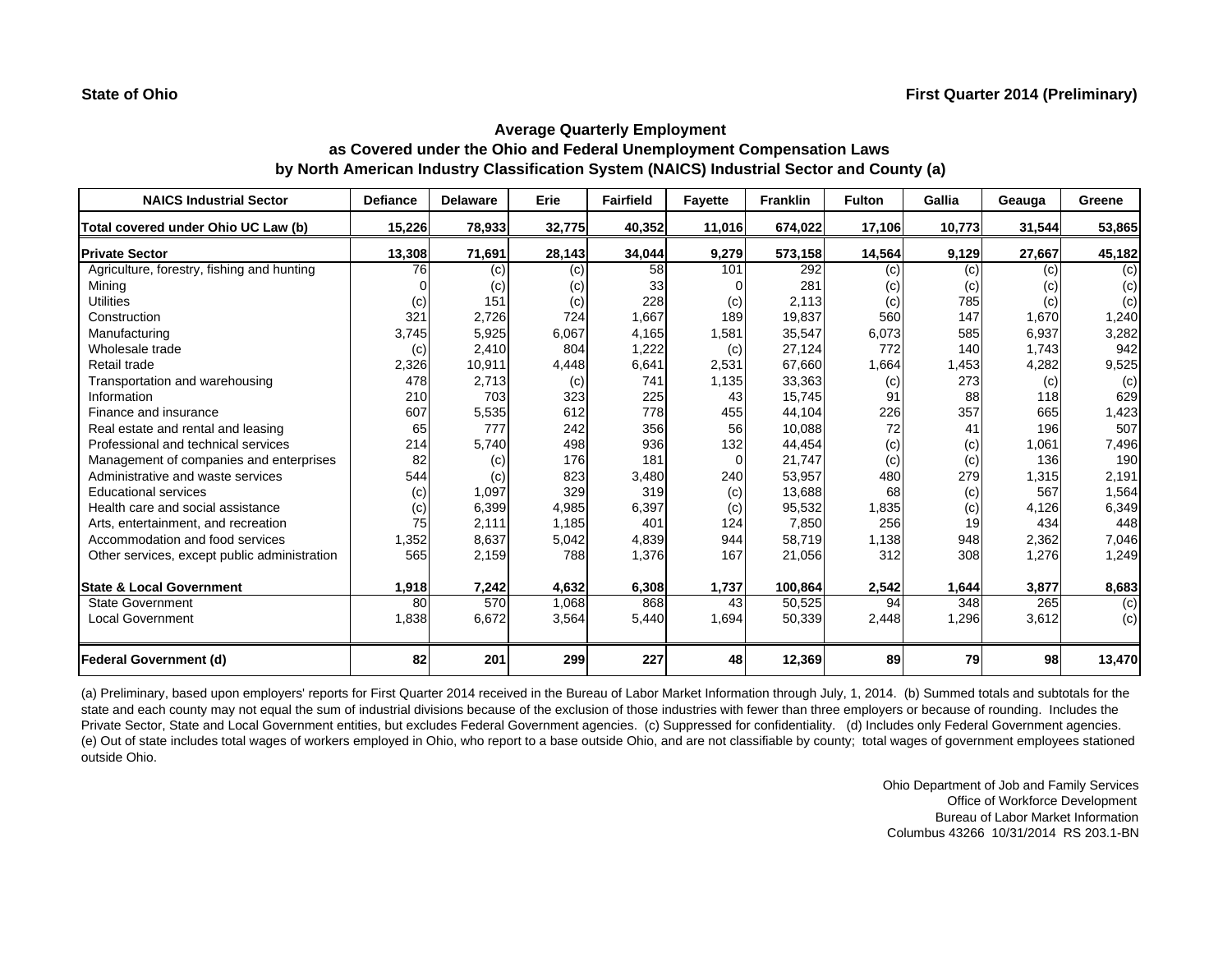| <b>NAICS Industrial Sector</b>               | Guernsey | <b>Hamilton</b> | Hancock | Hardin | Harrison | Henry  | Highland | <b>Hocking</b> | <b>Holmes</b> | Huron  |
|----------------------------------------------|----------|-----------------|---------|--------|----------|--------|----------|----------------|---------------|--------|
| Total covered under Ohio UC Law (b)          | 14.541   | 478,061         | 42,502  | 8,181  | 3,881    | 10,516 | 10,221   | 6,237          | 17,475        | 18,866 |
| <b>Private Sector</b>                        | 12,388   | 437,134         | 39,239  | 6,794  | 3,194    | 8,491  | 7,722    | 4,514          | 15,919        | 16,450 |
| Agriculture, forestry, fishing and hunting   | (c)      | 190             | 54      | 180    | 13       | (c)    | 35       | (c)            | 194           | (c)    |
| Mining                                       | (c)      | 141             | 13      |        | 525      | (c)    | 32       | (c)            | 89            | (c)    |
| <b>Utilities</b>                             | 49       | 1,093           | 90      | 46     | 144      | (c)    | 59       | 11             | (c)           | (c)    |
| Construction                                 | 716      | 18,113          | 893     | 133    | 439      | 462    | 249      | 241            | 1,923         | 926    |
| Manufacturing                                | 2,886    | 47,155          | 11,684  | 1,904  | 380      | 2,938  | 2,100    | 840            | 6,800         | 5,650  |
| Wholesale trade                              | 327      | 21,883          | 1,508   | 208    | 256      | (c)    | 209      | 56             | 813           | (c)    |
| Retail trade                                 | 1,944    | 42,011          | 4,908   | 860    | 310      | 938    | 1,492    | 748            | 1,954         | 2,027  |
| Transportation and warehousing               | 336      | 10,979          | 2,344   | 206    | 89       | 408    | 140      | 39             | (c)           | 785    |
| Information                                  | 100      | 8,135           | 367     | 55     | (c)      | 99     | 81       | 57             | 94            | 186    |
| Finance and insurance                        | 233      | 25,167          | 588     | 213    | 58       | 261    | 373      | 253            | 361           | 435    |
| Real estate and rental and leasing           | 71       | 6,335           | 344     | 42     | 68       | 68     | 63       | 75             | 37            | 123    |
| Professional and technical services          | 356      | 37,533          | 1,218   | 112    | 88       | (c)    | (c)      | 83             | 286           | 320    |
| Management of companies and enterprises      | 82       | 32,020          | 2,571   |        | (c)      | (c)    | (c)      | $\Omega$       | (c)           | 191    |
| Administrative and waste services            | 380      | 29,406          | 1,940   | 85     | (c)      | 301    | 300      | 95             | (c)           | 242    |
| <b>Educational services</b>                  | 58       | 11,303          | 1,050   | (c)    | $\Omega$ | 37     | 52       | 38             | (c)           | 255    |
| Health care and social assistance            | 2,436    | 82,839          | 4,738   | (c)    | 492      | 1,506  | 1.174    | 613            | (c)           | 2,399  |
| Arts, entertainment, and recreation          | 29       | 7.869           | 145     | 54     | 20       | 41     | 63       | 29             | 60            | 62     |
| Accommodation and food services              | 1,531    | 40,259          | 3,599   | 788    | 187      | 547    | 919      | 972            | 1,128         | 1,416  |
| Other services, except public administration | 348      | 14,704          | 1,186   | 196    | (c)      | 403    | 230      | 225            | 250           | 592    |
| <b>State &amp; Local Government</b>          | 2,153    | 40,927          | 3,263   | 1,387  | 687      | 2,025  | 2,499    | 1,723          | 1,556         | 2,416  |
| <b>State Government</b>                      | 492      | 8.175           | 193     | 37     | 47       | 46     | 85       | 284            | 38            | 80     |
| <b>Local Government</b>                      | 1,661    | 32,752          | 3,070   | 1,350  | 640      | 1,979  | 2,414    | 1,439          | 1,518         | 2,336  |
| <b>Federal Government (d)</b>                | 115      | 8,502           | 148     | 73     | 51       | 66     | 92       | 45             | 62            | 136    |

(a) Preliminary, based upon employers' reports for First Quarter 2014 received in the Bureau of Labor Market Information through July, 1, 2014. (b) Summed totals and subtotals for the state and each county may not equal the sum of industrial divisions because of the exclusion of those industries with fewer than three employers or because of rounding. Includes the Private Sector, State and Local Government entities, but excludes Federal Government agencies. (c) Suppressed for confidentiality. (d) Includes only Federal Government agencies. (e) Out of state includes total wages of workers employed in Ohio, who report to a base outside Ohio, and are not classifiable by county; total wages of government employees stationed outside Ohio.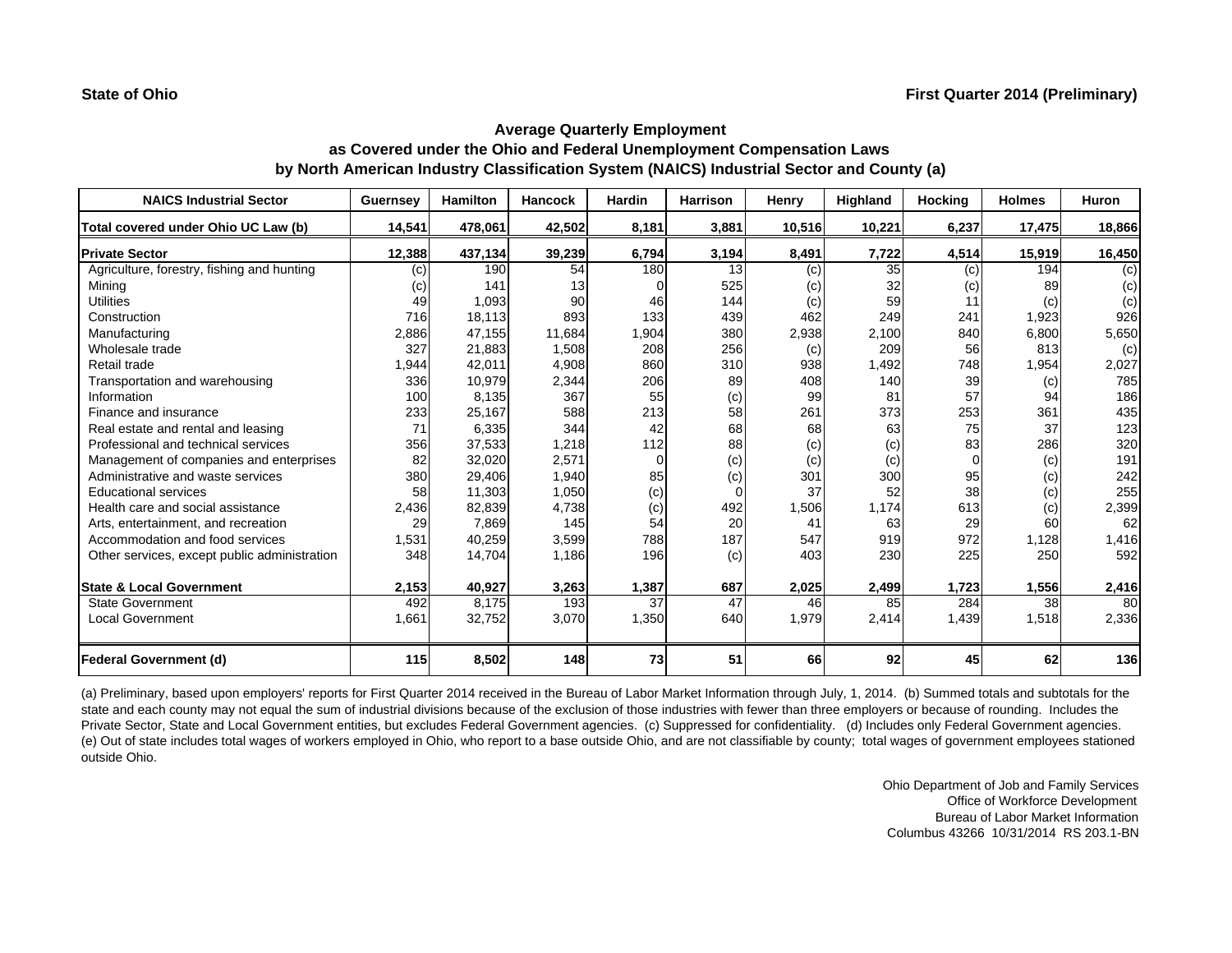| <b>NAICS Industrial Sector</b>               | <b>Jackson</b> | <b>Jefferson</b> | Knox   | Lake   | Lawrence | Licking | Logan  | Lorain | Lucas   | <b>Madison</b> |
|----------------------------------------------|----------------|------------------|--------|--------|----------|---------|--------|--------|---------|----------------|
| Total covered under Ohio UC Law (b)          | 10.144         | 20,794           | 19.398 | 91,129 | 12,013   | 50,357  | 18.769 | 91,858 | 198,633 | 13,979         |
| <b>Private Sector</b>                        | 8,709          | 17,740           | 16,845 | 80,135 | 9,200    | 43,229  | 16,728 | 77,882 | 173,884 | 11,012         |
| Agriculture, forestry, fishing and hunting   | 55             | (c)              | 106    | 551    |          | 591     | 106    | 740    | 213     | 199            |
| Mining                                       | 141            | (c)              | 75     | 258    |          | 112     | 28     | 24     | 78      | ∩              |
| <b>Utilities</b>                             | (c)            | 860              | 49     | 1,189  | 84       | 192     | 33     | 298    | 412     |                |
| Construction                                 | 312            | (c)              | 609    | 3,331  | 675      | 2,125   | 488    | 3,454  | 6.585   | 340            |
| Manufacturing                                | 3,327          | 1,058            | 4,708  | 20,811 | 582      | 6,711   | 4,963  | 17,268 | 22,190  | 3,206          |
| Wholesale trade                              | 190            | 470              | 405    | 3,762  | 217      | 1,530   | 639    | 3.177  | 6,892   | 446            |
| Retail trade                                 | 1,363          | 3,019            | 2,152  | 12,342 | 1,868    | 7,133   | 1,518  | 12,313 | 23,354  | 1,292          |
| Transportation and warehousing               | (c)            | 1,289            | 241    | 1,135  | 683      | 1,462   | 1,725  | 2,059  | 6,080   | 1,766          |
| Information                                  | 70             | 412              | 150    | 669    | 67       | 355     | 81     | 670    | 2,646   | 48             |
| Finance and insurance                        | 283            | 423              | 367    | 1,553  | 278      | 2,447   | 287    | 2,243  | 5,225   | 161            |
| Real estate and rental and leasing           | 55             | 221              | 106    | 823    | 92       | 406     | 158    | 790    | 2,150   | 67             |
| Professional and technical services          | 127            | 274              | 394    | 2,846  | 194      | 1,776   | 726    | 2,225  | 9,086   | 552            |
| Management of companies and enterprises      | 37             | 18               | 103    | 1,020  | 62       | 1,097   | 86     | 1,252  | 4,003   | (c)            |
| Administrative and waste services            | 372            | 737              | 998    | 4,493  | 197      | 2,013   | 1,975  | 4,579  | 14,578  | (c)            |
| <b>Educational services</b>                  | 39             | (c)              | 1,184  | 1,774  | 84       | 838     | 12     | 2,407  | 3,560   | (c)            |
| Health care and social assistance            | 1,208          | (c)              | 2,910  | 10,805 | 2,683    | 6,708   | 1,873  | 12,726 | 38,577  | (c)            |
| Arts, entertainment, and recreation          | 15             | 127              | 112    | 863    | 22       | 362     | 478    | 577    | 3.328   | 37             |
| Accommodation and food services              | 759            | 1,758            | 1,651  | 8,839  | 1,068    | 5,407   | 1,064  | 8,078  | 18,581  | 1,005          |
| Other services, except public administration | 284            | 686              | 527    | 3,072  | 344      | 1,966   | 488    | 3,002  | 6,349   | 144            |
| <b>State &amp; Local Government</b>          | 1,435          | 3,054            | 2,553  | 10,994 | 2,813    | 7,128   | 2,041  | 13,976 | 24,749  | 2,967          |
| <b>State Government</b>                      | 140            | 66               | 311    | 103    | 350      | 767     | 70     | 1.112  | 7,118   | 1,285          |
| <b>Local Government</b>                      | 1,295          | 2,988            | 2,242  | 10,891 | 2,463    | 6,361   | 1,971  | 12,864 | 17,631  | 1,682          |
| <b>Federal Government (d)</b>                | 61             | 160              | 100    | 434    | 119      | 355     | 115    | 1,076  | 1,852   | 69             |

(a) Preliminary, based upon employers' reports for First Quarter 2014 received in the Bureau of Labor Market Information through July, 1, 2014. (b) Summed totals and subtotals for the state and each county may not equal the sum of industrial divisions because of the exclusion of those industries with fewer than three employers or because of rounding. Includes the Private Sector, State and Local Government entities, but excludes Federal Government agencies. (c) Suppressed for confidentiality. (d) Includes only Federal Government agencies. (e) Out of state includes total wages of workers employed in Ohio, who report to a base outside Ohio, and are not classifiable by county; total wages of government employees stationed outside Ohio.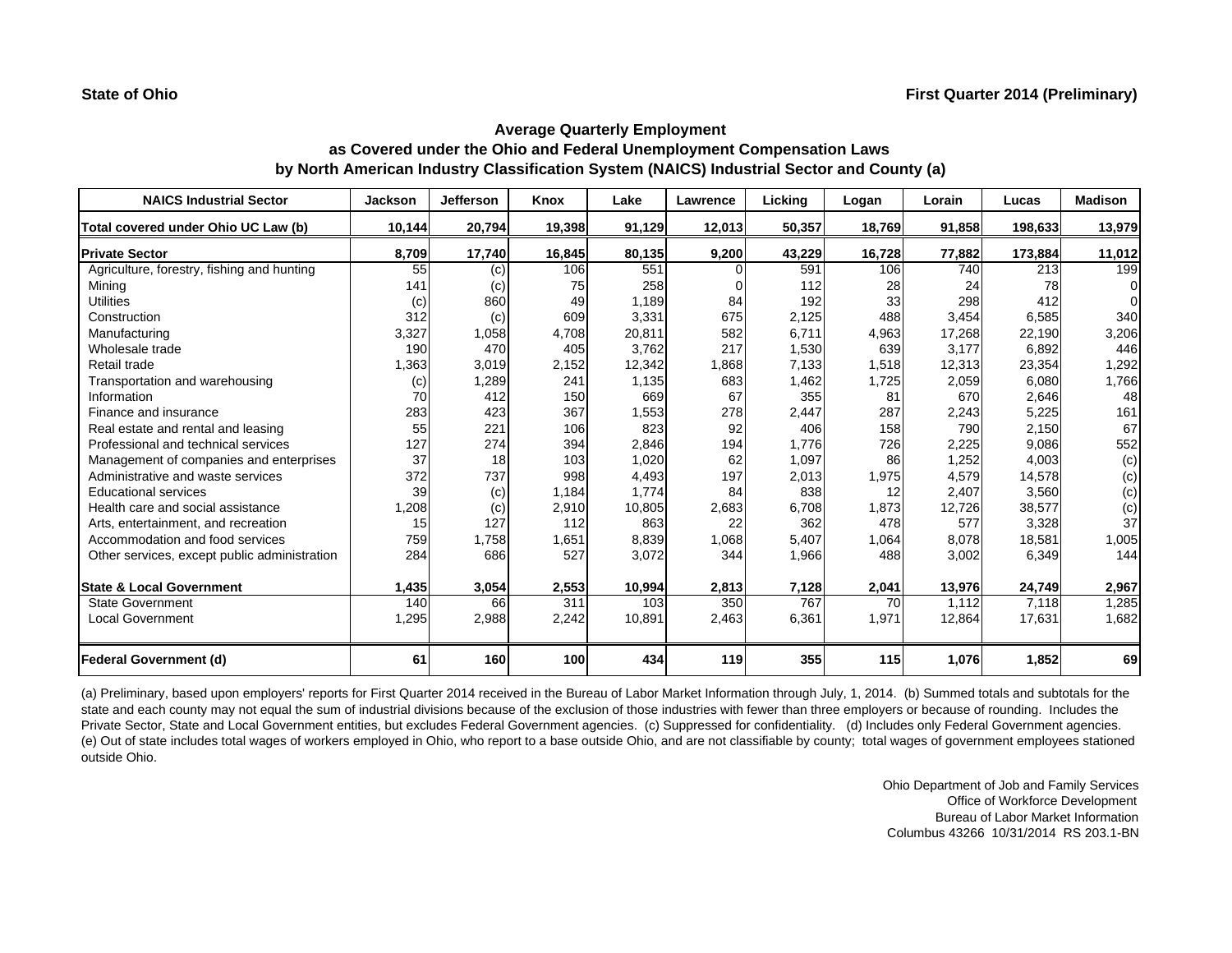| <b>NAICS Industrial Sector</b>               | <b>Mahoning</b> | <b>Marion</b> | <b>Medina</b> | <b>Meigs</b> | <b>Mercer</b> | Miami  | <b>Monroe</b>   | Montgomery | Morgan   | <b>Morrow</b> |
|----------------------------------------------|-----------------|---------------|---------------|--------------|---------------|--------|-----------------|------------|----------|---------------|
| Total covered under Ohio UC Law (b)          | 93,755          | 23,212        | 56,545        | 3,348        | 18,003        | 38,658 | 2,798           | 236,205    | 2,456    | 4,631         |
| <b>Private Sector</b>                        | 81,550          | 19,662        | 49,836        | 2,310        | 15,484        | 34,088 | 2,098           | 209,308    | 1,828    | 3,102         |
| Agriculture, forestry, fishing and hunting   | 128             | (c)           | 139           | 39           | (c)           | (c)    | 32              | 179        | (c)      | 27            |
| Mining                                       | 191             | (c)           | 21            | 119          | (c)           | (c)    | 198             | 22         | (c)      | 10            |
| <b>Utilities</b>                             | 342             | 100           | (c)           | (c)          | (c)           | (c)    | (c)             | 897        | (c)      | (c)           |
| Construction                                 | 3,895           | 464           | 2,964         | 171          | 849           | 1,341  | 207             | 7,459      | 35       | 152           |
| Manufacturing                                | 8,967           | 5,704         | 8,572         | 155          | 5,921         | 9,863  | 102             | 25,018     | 465      | 870           |
| Wholesale trade                              | 4,474           | 691           | 2,831         | 46           | (c)           | (c)    | (c)             | 8,599      | (c)      | 117           |
| Retail trade                                 | 12,173          | 2,824         | 8,156         | 575          | 2,018         | 4,721  | 373             | 23,879     | 296      | 536           |
| Transportation and warehousing               | 3,274           | 513           | (c)           | (c)          | 888           | 2,097  | 203             | 7,948      | 8        | (c)           |
| Information                                  | 935             | 535           | 323           | 10           | 168           | 101    | 16              | 7.217      | 27       | 18            |
| Finance and insurance                        | 2,045           | 355           | 1,032         | 121          | 603           | 731    | 166             | 10,227     | (c)      | 73            |
| Real estate and rental and leasing           | 862             | 228           | 679           | 10           | 71            | 222    | 10 <sup>1</sup> | 2.858      | (c)      | 35            |
| Professional and technical services          | 2,890           | 288           | 2,091         | (c)          | (c)           | (c)    | 43              | 12,197     | 35       | 91            |
| Management of companies and enterprises      | 1,322           | 104           | 2,828         | (c)          | (c)           | (c)    | $\overline{0}$  | 4.066      | (c)      | (c)           |
| Administrative and waste services            | 7,872           | 802           | 2,340         | 75           | 289           | 2,127  | 44              | 14,455     | (c)      | (c)           |
| <b>Educational services</b>                  | 1,039           | 73            | 471           | (c)          | 44            | 187    | (c)             | 6,459      | $\Omega$ | (c)           |
| Health care and social assistance            | 17,394          | 4,281         | 6,794         | (c)          | 1,552         | 3,996  | (c)             | 46,584     | 374      | (c)           |
| Arts, entertainment, and recreation          | 930             | 91            | 582           |              | 67            | 207    | (c)             | 2.193      | (c)      | 36            |
| Accommodation and food services              | 9,904           | 1,846         | 5,567         | 335          | 1,059         | 3,656  | (c)             | 21,810     | (c)      | 375           |
| Other services, except public administration | 2,914           | 634           | 1,565         | 71           | 605           | 1,317  | 117             | 7,241      | 40       | 82            |
| <b>State &amp; Local Government</b>          | 12,205          | 3,550         | 6,709         | 1,038        | 2,519         | 4,570  | 700             | 26,897     | 628      | 1,529         |
| <b>State Government</b>                      | 2,657           | 704           | 117           | 35           | 180           | 124    | 32              | 1,397      | 52       | 68            |
| <b>Local Government</b>                      | 9,548           | 2,846         | 6,592         | 1,003        | 2,339         | 4,446  | 668             | 25,500     | 576      | 1,461         |
| <b>Federal Government (d)</b>                | 1,173           | 110           | 277           | 63           | 97            | 179    | 48              | 4,143      | 40       | 48            |

(a) Preliminary, based upon employers' reports for First Quarter 2014 received in the Bureau of Labor Market Information through July, 1, 2014. (b) Summed totals and subtotals for the state and each county may not equal the sum of industrial divisions because of the exclusion of those industries with fewer than three employers or because of rounding. Includes the Private Sector, State and Local Government entities, but excludes Federal Government agencies. (c) Suppressed for confidentiality. (d) Includes only Federal Government agencies. (e) Out of state includes total wages of workers employed in Ohio, who report to a base outside Ohio, and are not classifiable by county; total wages of government employees stationed outside Ohio.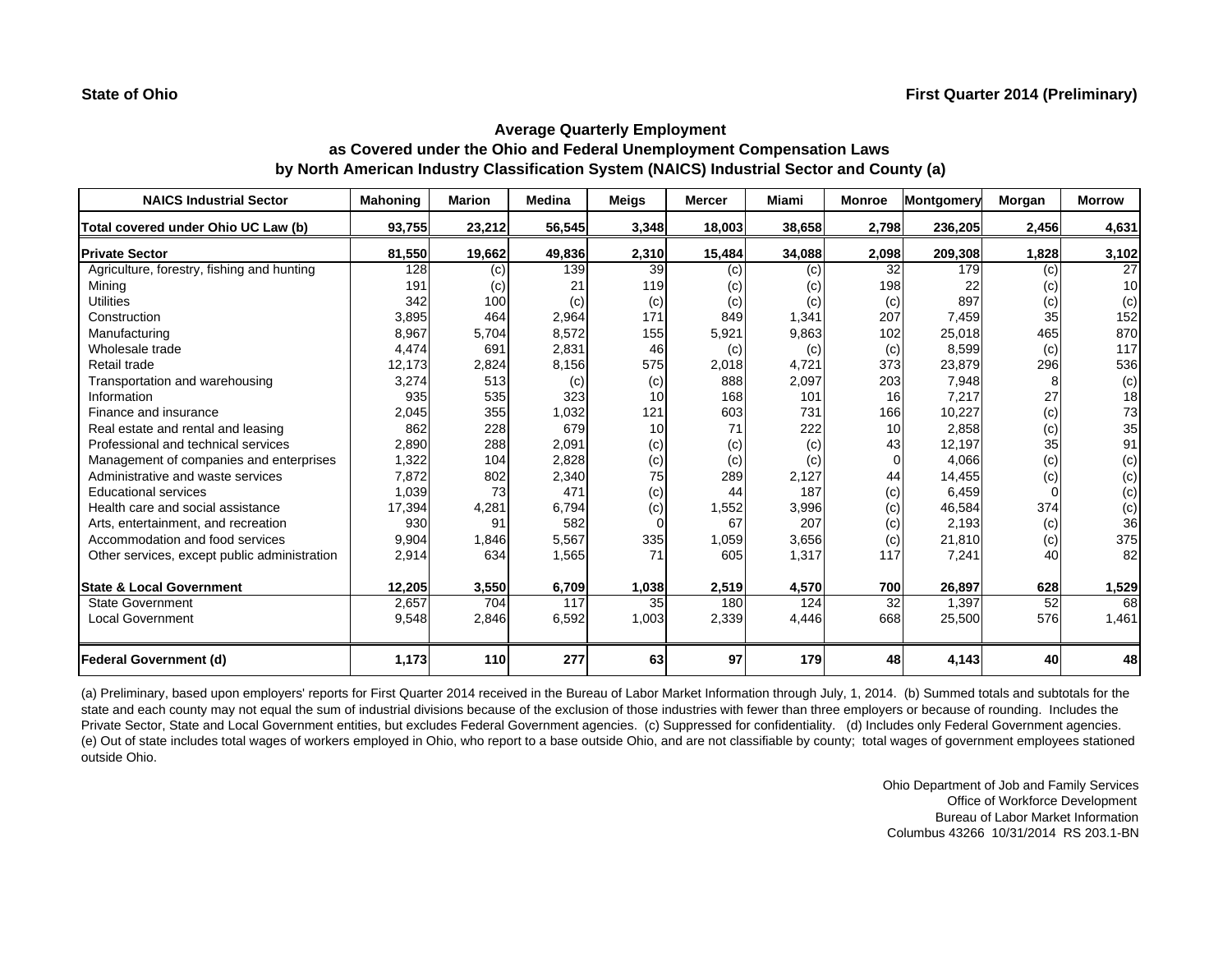| <b>NAICS Industrial Sector</b>               | <b>Muskingum</b> | <b>Noble</b> | <b>Ottawa</b> | Paulding | Perry           | Pickaway | <b>Pike</b> | Portage | <b>Preble</b> | Putnam   |
|----------------------------------------------|------------------|--------------|---------------|----------|-----------------|----------|-------------|---------|---------------|----------|
| Total covered under Ohio UC Law (b)          | 30.861           | 3,230        | 11.826        | 4,506    | 5,556           | 13,320   | 8,814       | 51,604  | 10,175        | 10,930   |
| <b>Private Sector</b>                        | 25,781           | 2,305        | 9,817         | 3,464    | 4,078           | 9,633    | 7,457       | 40,359  | 8,438         | 9,324    |
| Agriculture, forestry, fishing and hunting   | 24               |              | (c)           | 431      | 18              | (c)      | (c)         | 119     | (c)           | (c)      |
| Minina                                       | 413              | 334          | (c)           | 10       | 162             | (c)      | (c)         | 186     | (c)           | (c)      |
| <b>Utilities</b>                             | 208              | 13           | (c)           | (c)      | 30 <sup>1</sup> | 35       | (c)         | (c)     | (c)           | (c)      |
| Construction                                 | 660              | 239          | 405           | 92       | 256             | 541      | 492         | 1,466   | 253           | 729      |
| Manufacturing                                | 2,739            | 212          | 2.173         | 1,320    | 752             | 2,566    | 690         | 9,903   | 3,021         | 3,418    |
| Wholesale trade                              | 773              | 105          | 190           | 143      | 261             | 270      | 143         | 3,152   | 316           | 425      |
| Retail trade                                 | 4,911            | 323          | 1,337         | 411      | 670             | 1,448    | 927         | 6,248   | 1,417         | 1,026    |
| Transportation and warehousing               | 1,499            | 90           | (c)           | (c)      | 63              | 305      | (c)         | (c)     | (c)           | (c)      |
| Information                                  | 599              | 13           | 69            | 23       | 24              | 101      | 27          | 314     | 23            | 48       |
| Finance and insurance                        | 740              | 102          | 283           | 95       | 152             | 286      | 203         | 709     | 212           | 281      |
| Real estate and rental and leasing           | 215              | 6            | 93            | 12       | 16              | 83       | 43          | 525     | 56            | 29       |
| Professional and technical services          | 563              | 91           | (c)           | 70       | 104             | (c)      | (c)         | 1,315   | (c)           | 188      |
| Management of companies and enterprises      | 145              | (c)          | (c)           | $\Omega$ | 18              | (c)      | (c)         | 923     | (c)           | $\Omega$ |
| Administrative and waste services            | 1,177            | (c)          | 180           | 47       | 132             | 543      | 1,926       | 1,562   | 382           | 333      |
| <b>Educational services</b>                  | 581              | $\Omega$     | 54            | (c)      | (c)             | (c)      | (c)         | 620     | (c)           | 122      |
| Health care and social assistance            | 6,136            | 363          | 1,668         | (c)      | (c)             | (c)      | (c)         | 5,273   | (c)           | 985      |
| Arts, entertainment, and recreation          | 217              |              | 350           | (c)      | 24              | 47       | (c)         | 424     | 29            | 47       |
| Accommodation and food services              | 3,115            | 238          | 1,386         | (c)      | 408             | 1,135    | (c)         | 5,026   | 868           | 757      |
| Other services, except public administration | 1,068            | 77           | 362           | 107      | 152             | 276      | 151         | 1,470   | 300           | 430      |
| <b>State &amp; Local Government</b>          | 5,080            | 925          | 2,009         | 1,042    | 1,478           | 3,687    | 1,357       | 11,245  | 1,737         | 1,606    |
| <b>State Government</b>                      | 406              | 463          | 138           | 33       | 40              | 1,260    | 87          | (c)     | 56            | 37       |
| <b>Local Government</b>                      | 4,674            | 462          | 1,871         | 1,009    | 1,438           | 2,427    | 1,270       | (c)     | 1,681         | 1,569    |
| <b>Federal Government (d)</b>                | 214              | 24           | 162           | 48       | 57              | 84       | 77          | 299     | 73            | 72       |

(a) Preliminary, based upon employers' reports for First Quarter 2014 received in the Bureau of Labor Market Information through July, 1, 2014. (b) Summed totals and subtotals for the state and each county may not equal the sum of industrial divisions because of the exclusion of those industries with fewer than three employers or because of rounding. Includes the Private Sector, State and Local Government entities, but excludes Federal Government agencies. (c) Suppressed for confidentiality. (d) Includes only Federal Government agencies. (e) Out of state includes total wages of workers employed in Ohio, who report to a base outside Ohio, and are not classifiable by county; total wages of government employees stationed outside Ohio.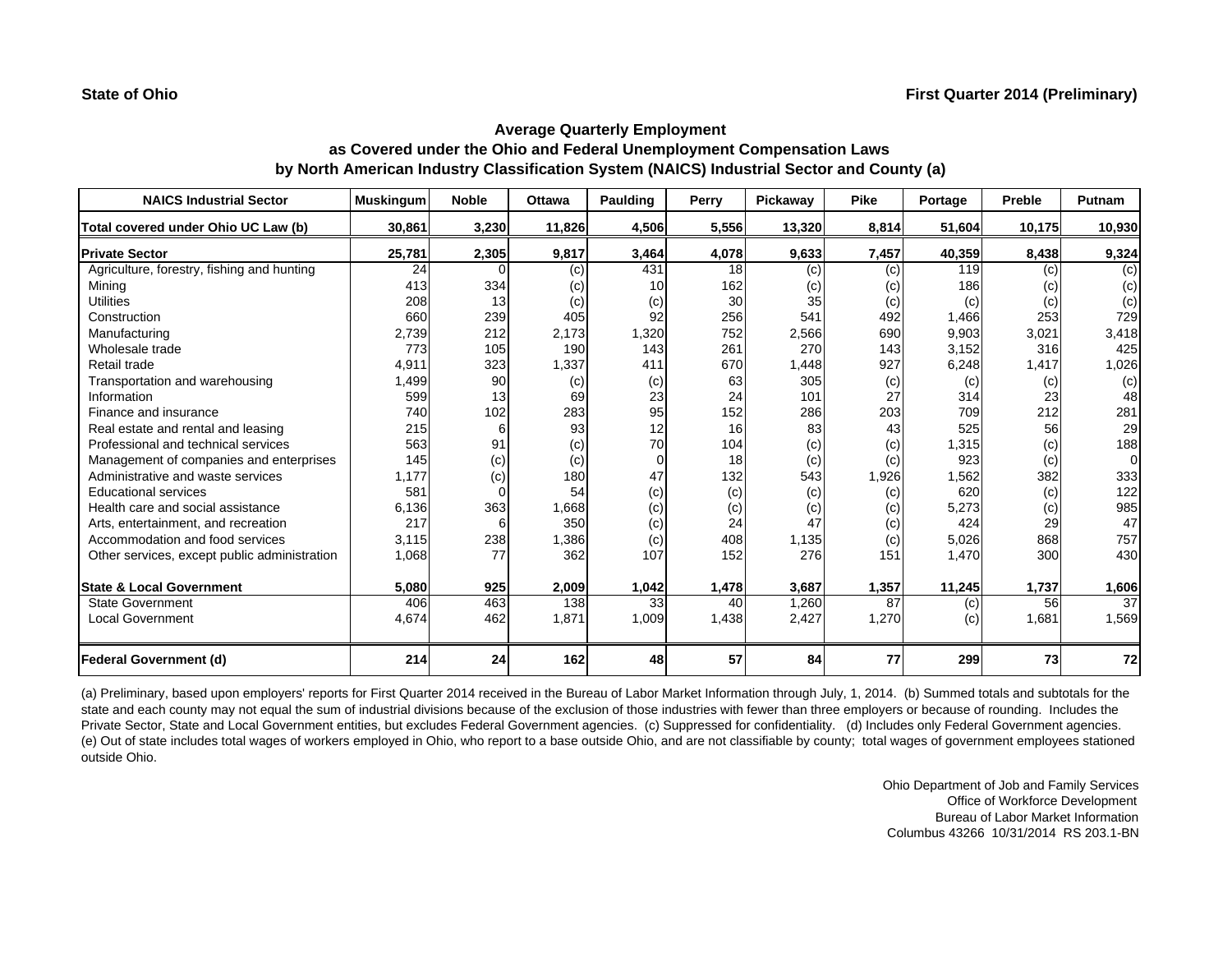| <b>NAICS Industrial Sector</b>               | <b>Richland</b> | <b>Ross</b> | <b>Sandusky</b> | <b>Scioto</b> | <b>Seneca</b> | <b>Shelby</b> | <b>Stark</b> | <b>Summit</b> | <b>Trumbull</b> | <b>Tuscarawas</b> |
|----------------------------------------------|-----------------|-------------|-----------------|---------------|---------------|---------------|--------------|---------------|-----------------|-------------------|
| Total covered under Ohio UC Law (b)          | 49,552          | 24,647      | 24,697          | 22,360        | 17,795        | 25,291        | 153,028      | 252,115       | 67,373          | 34,695            |
| <b>Private Sector</b>                        | 42,370          | 19,984      | 21,467          | 17,683        | 15,236        | 22,927        | 135,294      | 225,518       | 58,161          | 30,177            |
| Agriculture, forestry, fishing and hunting   | 87              | 69          | (c)             | (c)           | 61            | 108           | 232          | 40            | 96              | 130               |
| Minina                                       | 13              | 21          | (c)             | (c)           | 128           |               | 768          | 97            | 88              | 643               |
| <b>Utilities</b>                             | (c)             | 183         | 46              | 89            | 103           | (c)           | 577          | 962           | 106             | 81                |
| Construction                                 | 1,605           | 628         | 626             | 548           | 798           | 1,320         | 6,051        | 8,185         | 2,250           | 1,195             |
| Manufacturing                                | 9,413           | 4,151       | 8,490           | 1,472         | 3,857         | 11,253        | 26,302       | 29,455        | 12,553          | 7,499             |
| Wholesale trade                              | 1,737           | 485         | 555             | 285           | 662           | 1,533         | 5,829        | 13,321        | 1,930           | 1,632             |
| Retail trade                                 | 6,386           | 3,682       | 2,614           | 2,905         | 2,139         | 1,850         | 18,849       | 29,070        | 9,885           | 4,354             |
| Transportation and warehousing               | (c)             | 661         | 670             | 482           | 602           | (c)           | 3,117        | 7,584         | 2,424           | 906               |
| Information                                  | 841             | 313         | 121             | 180           | 241           | 111           | 1,573        | 3,432         | 420             | 267               |
| Finance and insurance                        | 1,166           | 462         | 473             | 512           | 405           | 321           | 5,639        | 8,762         | 1,494           | 666               |
| Real estate and rental and leasing           | 371             | 106         | 342             | 239           | 61            | 112           | 1,522        | 2,441         | 901             | 292               |
| Professional and technical services          | 981             | 285         | 385             | 543           | 317           | (c)           | 4,473        | 13,457        | 1.467           | 876               |
| Management of companies and enterprises      | 49              | 233         | 203             | 89            | 61            | (c)           | 1,474        | 15,540        | 1,055           | 112               |
| Administrative and waste services            | 4,111           | 701         | 699             | 543           | 317           | 1,202         | 7,009        | 15,226        | 3,636           | 1,574             |
| <b>Educational services</b>                  | 452             | 139         | (c)             | 206           | 1,111         | (c)           | 2,978        | 3,735         | 434             | 170               |
| Health care and social assistance            | 7,505           | 4,751       | (c)             | 6,527         | 2,269         | (c)           | 27,631       | 41,597        | 10,745          | 5,116             |
| Arts, entertainment, and recreation          | 683             | 103         | 182             | 44            | 98            | 57            | 1,468        | 3,712         | 436             | 213               |
| Accommodation and food services              | 4,464           | 2,473       | 1,845           | 2,437         | 1,419         | 1,322         | 14,484       | 20,807        | 6,174           | 3,387             |
| Other services, except public administration | 1,371           | 537         | 735             | 557           | 588           | 589           | 5,317        | 8,095         | 2,066           | 1,064             |
| <b>State &amp; Local Government</b>          | 7,182           | 4,663       | 3,230           | 4,677         | 2,559         | 2,364         | 17,734       | 26,597        | 9,212           | 4,518             |
| <b>State Government</b>                      | 1,399           | 1,617       | 101             | 1,451         | 293           | 201           | 1,319        | 5,033         | 951             | 472               |
| <b>Local Government</b>                      | 5,783           | 3,046       | 3,129           | 3,226         | 2,266         | 2,163         | 16,415       | 21,564        | 8,261           | 4,046             |
| Federal Government (d)                       | 563             | 1,593       | 106             | 162           | 123           | 71            | 893          | 1,937         | 498             | 250               |

(a) Preliminary, based upon employers' reports for First Quarter 2014 received in the Bureau of Labor Market Information through July, 1, 2014. (b) Summed totals and subtotals for the state and each county may not equal the sum of industrial divisions because of the exclusion of those industries with fewer than three employers or because of rounding. Includes the Private Sector, State and Local Government entities, but excludes Federal Government agencies. (c) Suppressed for confidentiality. (d) Includes only Federal Government agencies. (e) Out of state includes total wages of workers employed in Ohio, who report to a base outside Ohio, and are not classifiable by county; total wages of government employees stationed outside Ohio.